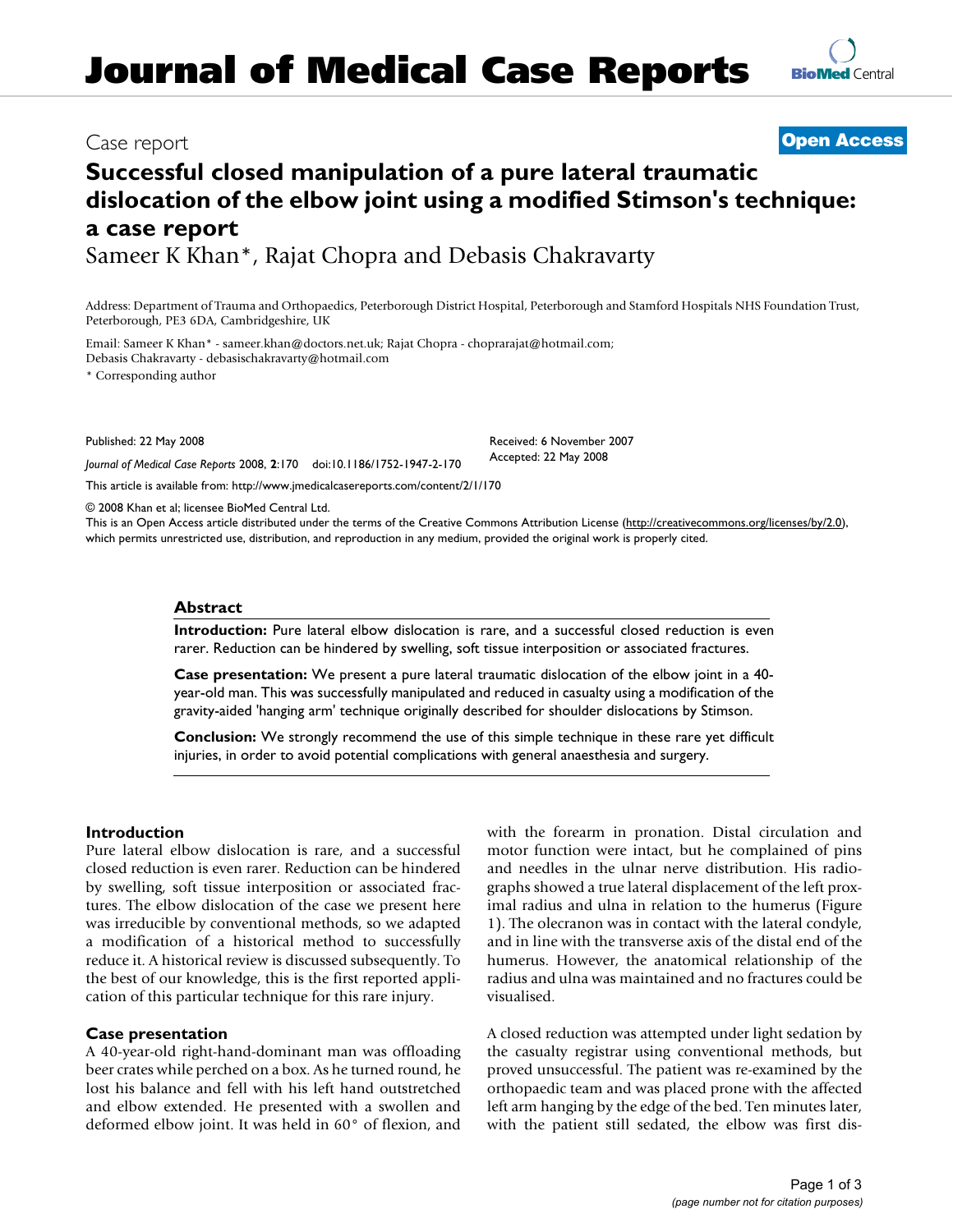

**Figure 1 Anteroposterior view showing pure lateral elbow dislocation.**

impacted by applying longitudinal traction on the forearm with counter-traction on the arm. It was then enlocated applying gentle medial pressure on the olecranon. Valgus and varus instability of the elbow was checked in full extension and 30° of flexion. Normal sensation returned spontaneously in the ulnar nerve distribution.

The elbow was then immobilised in plaster in 90° of flexion. Radiographs confirmed a satisfactory reduction with normal joint congruity (Figures 2 and 3). The patient was offered a follow-up appointment a week later, but could attend only 3 weeks later on account of personal commitments. His plaster was removed and his elbow stressed to check for medial or lateral ligamentous instability. Noth-



Figure 2 **Anteroposterior film confirming that the elbow is reduced.**

ing untoward was found, but he was started on an intensive physiotherapy regime. He subsequently regained the normal range of elbow movements and was discharged from care after his second follow-up visit at 2 months.

#### **Discussion**

Stimson [1] originally described his 'hanging arm' technique for reducing shoulder dislocations. This method consisted of the patient lying prone in a canvas cot, with the affected arm hanging through a hole in the canvas. Weights were then placed in the dependent hand, and



**Figure 3 Lateral film showing the reduced elbow joint in profile.**